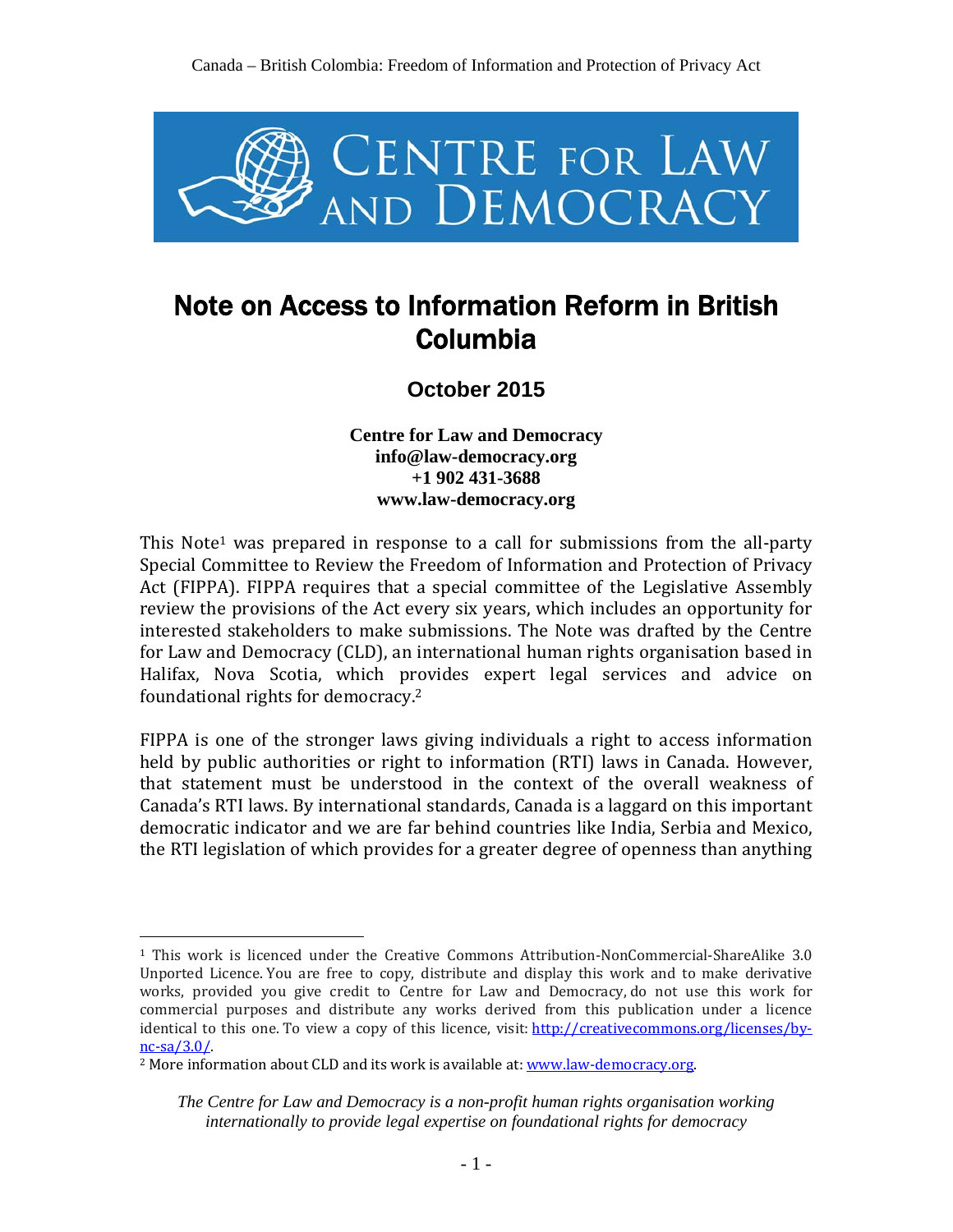found in Canada.3 In considering reforms, we urge the Special Committee to aim for a law which goes beyond the weak access to information models which are found in most of Canada,<sup>4</sup> and to commit to bringing FIPPA as fully into line as possible with international human rights standards.

#### *Sources*

Among the chief shortcomings of FIPPA are limitations in terms of its scope. According to international standards, the right to information should apply to all information held by any public authority. This includes information held by the executive, legislative and judicial branches of government, crown corporations, constitutional, statutory and oversight bodies, and any other body which is owned, controlled or substantially funded by a public authority, or which performs a statutory or public function. Although the FIPPA applies to most public authorities, its provisions do not apply to members or officers of the Legislative Assembly. FIPPA also does not cover private bodies that receive public funding, which should be subject to the law to the extent of that funding. Although FIPPA already applies to professional associations, as listed in Schedule 3, this should be extended to include any other private body which performs a public function, such as providing power or sanitation services.

### *Procedures*

Another problem with FIPPA is its system of time limits for responding to requests. An initial problem is that it does not require public authorities to respond to requests as soon as possible. This is important to avoid situations where public authorities wait until the end of the time limit to respond to requests even where this is simply not necessary. According to s. 7, the head of the public authority is required to respond within 30 days of receiving a request. Although 30-day time limits are relatively routine across Canada, Schedule 1 states that this does not include Saturdays or holidays, resulting in a longer time limit than in most other Canadian jurisdictions. Even 30 calendar days is significantly longer than the time limit for response that better practice countries enforce. In Finland, Poland and the Netherlands, for example, the established time limit is 10 working days or two weeks.

FIPPA also fails to place an overall limit on extensions to the original 30-day limit. It does require the permission of the Information Commissioner for extensions which run to more than an additional 30 days, which is better practice in Canada. However, international standards call for overall time limits and many countries which lack

 $\overline{a}$ <sup>3</sup> These statements are based in part on the RTI Rating, an internationally recognised methodology for assessing the strength of RTI laws, which includes assessments of all national RTI laws globally. More information about the RTI Rating can be found at <u>www.RTI-Rating.org</u>.<br><sup>4</sup> We note, in this regard, that Newfoundland and Labrador adopted a much stronger RTI law on 1

June 2015 which represents an exception to the general, weak Canadian laws.

*The Centre for Law and Democracy is a non-profit human rights organisation working internationally to provide legal expertise on foundational rights for democracy*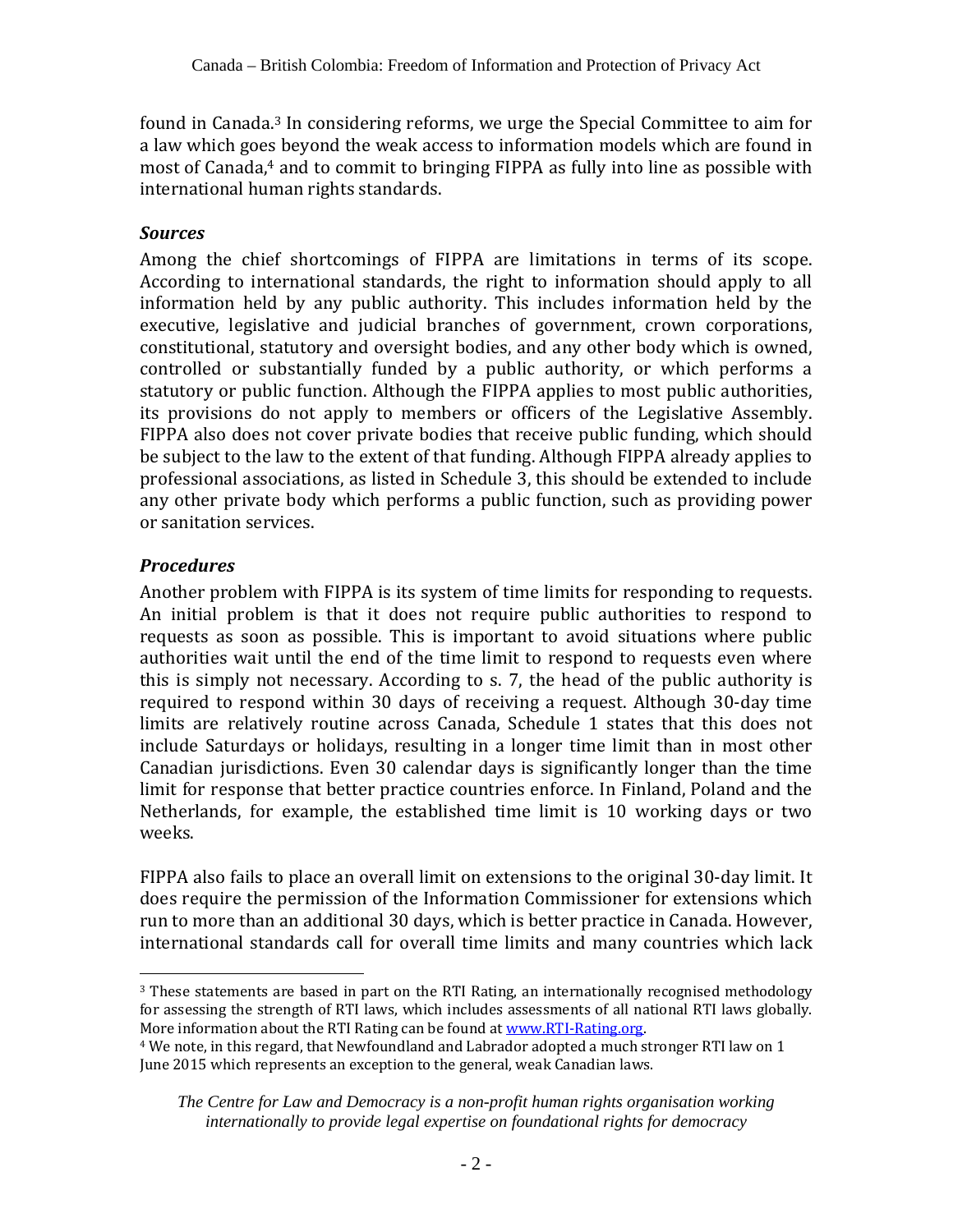the resources of Canadian public authorities respect that. In India, for example, extensions beyond the original 30 days are not allowed at all, while in Brazil, Chile and Honduras extensions are limited to an additional 10 working days.

A related problem is in the cost of obtaining information. International standards mandate that fees for requesting information should be limited to the actual costs incurred by the public authority in reproducing or delivering the information. FIPPA allows public authorities to charge \$30 per hour where requests take longer than three hours of staff time to process. Charging for employee time in responding to a request for information is not in line with international standards. It may, for example, have the effect of requiring requesters to pay for poor record management practices. Once again, it is worth noting that many developing countries, such as Nepal and Mexico to give just two examples, only charge for direct costs and not for employee time, which is deemed to be part of the institution's general mandate to serve the public.

FIPPA does not allow for a fee to be charged for filing access requests. Making it free to file requests is better practice in Canada, although very common internationally. It does, however, allow for disproportionate charges to be levied for many other services relating to the completion of requests, such as charging \$4 for a CD and \$0.10 for a scanned electronic copy of a paper record. The latter case seems particularly unnecessary, since the per unit cost incurred in using a scanner is virtually zero, given that this fee does not cover staff time (which can be charged at \$30 per hour beyond the first three hours).

We note that, according to British Columbia's most recent Annual Report, in practice fees are very seldom levied.5 However, Newspapers Canada's *National Freedom of Information Audit 2014* does record one instance of a fee in British Colombia exceeding \$50 (specifically, a fee for \$330 for information relating to inmates).<sup>6</sup> In any case, the assessment in the Annual Report strengthens the argument for eliminating processing fees since doing so would have a minimal impact on public authorities and would remove a potential hurdle to access.

## *Exceptions*

Although the right to information is not absolute, international law dictates that it may only be overridden in limited and justifiable circumstances. Specifically, information should be withheld only if its disclosure would pose a material risk of harm to a legitimate interest which would outweigh the public interest in releasing the information. This effectively leads to a three-part test for assessing the legitimacy of exceptions: (1) they should be based on narrow and legitimate

 $\overline{a}$ <sup>5</sup> See <u>http://www2.gov.bc.ca/assets/gov/government/open-government/open-information/mtic-<br>foi-annualreport-2015.pdf.</u>

 $6$  See p. 32. Available at: http://www.newspaperscanada.ca/sites/default/files/FOI2014-FINAL.pdf.

*The Centre for Law and Democracy is a non-profit human rights organisation working internationally to provide legal expertise on foundational rights for democracy*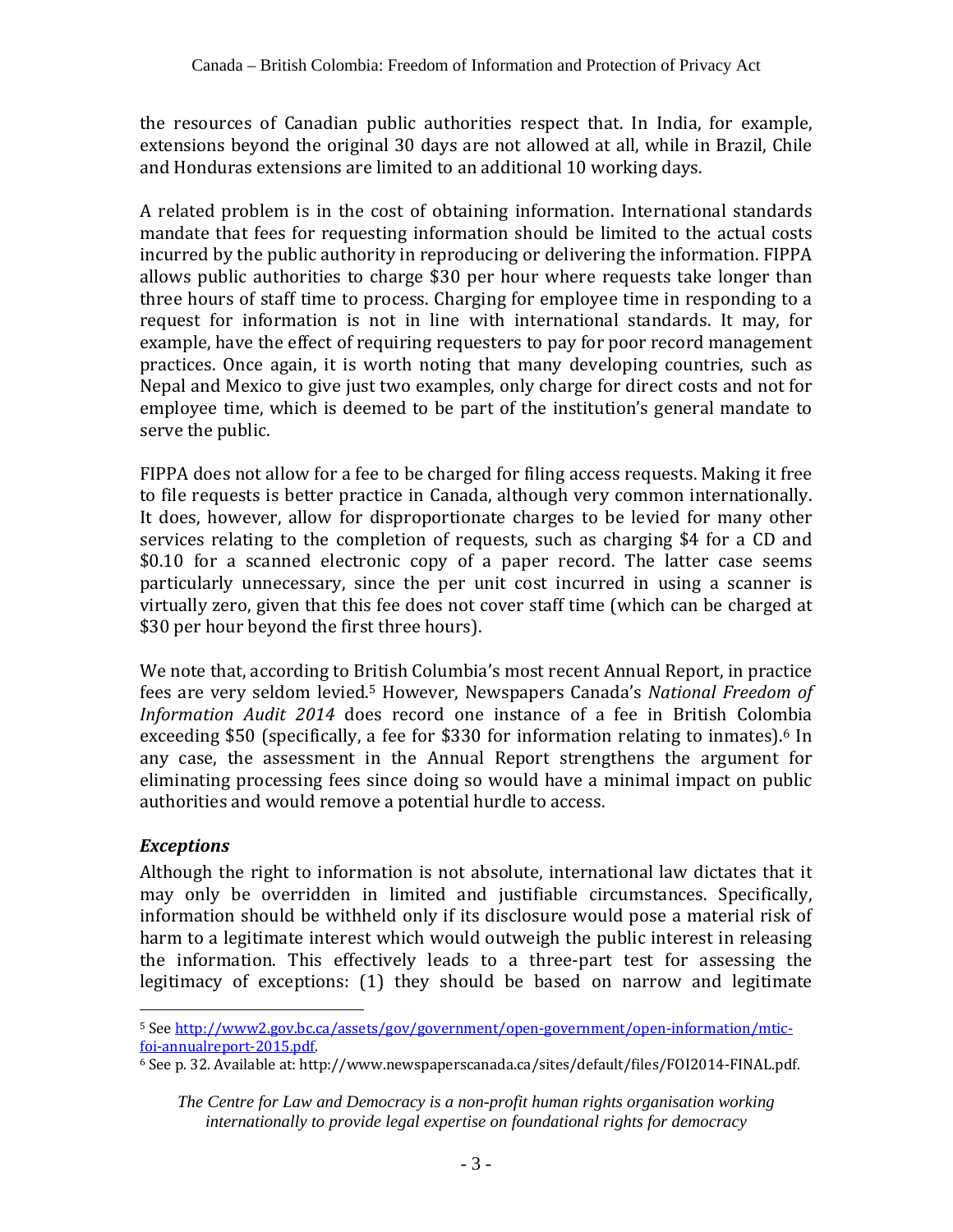interests; (2) they should extend only to information the disclosure of which would pose a serious risk of harm to those interests; and (3) they should be subject to a public interest override.

Section 16 of FIPPA, which protects information about intergovernmental relations and negotiations, is unnecessary. Section 17(1)(b) already protects information the disclosure of which is harmful to the commercial or financial interests of public authorities while 17(1)(e) and 17(1)(f) exempt information about negotiations. While it is legitimate to promote good relations between and among governments within Canada, at the same time it is of the greatest importance that such relations be conducted transparently. Given the protection of relevant interests and the fact that every jurisdiction in Canada already commits to openness via its own RTI rules, there is no need for the special protection provided in section 16. In other words, in light of mutual commitments to openness, other Canadian jurisdictions have no right to expect or demand openness from British Columbia beyond cases where release of the information would harm a legitimate interest.

FIPPA contains a robust public interest override, in section 25(1), but some of its exceptions lack a proper requirement of harm. Among the most problematic in this regard are sections 12 and 13, which deal with Cabinet and local public body confidences, and policy advice or recommendations. These exceptions fail to refer to any harm at all, creating what are sometimes termed class exclusions. According to international standards, it is legitimate for public authorities to refuse to disclose information if (unduly early) disclosure would harm the development or success of a policy or threaten the free and frank provision of advice (both clearly identified harms). However, information the disclosure of which would not be harmful to the decision-making process should be disclosed and information should normally be disclosed once the deliberative process has been concluded (i.e. once a decision has been reached). The exceptions noted above should be amended to refer to a legitimate interest which needs protection and to apply only where disclosure would pose a clear risk of harm to that interest.

Section 79 provides that FIPPA overrules other legislation to the extent of any conflict, unless the other Act specifically overrules FIPPA. In other jurisdictions in Canada, similar clauses have given rise to a patchwork of exceptions in different laws, many of which do not include the requisite harm and public interest tests mandated by international standards. For example, the federal Access to Information Act is overruled by 81 provisions in 58 different laws. We were unable to assess the precise scope of this issue in British Columbia (i.e. how many other laws create exceptions which specifically override FIPPA), but any such exceptions should be examined to ensure they are in line with the international standards.

*The Centre for Law and Democracy is a non-profit human rights organisation working internationally to provide legal expertise on foundational rights for democracy*